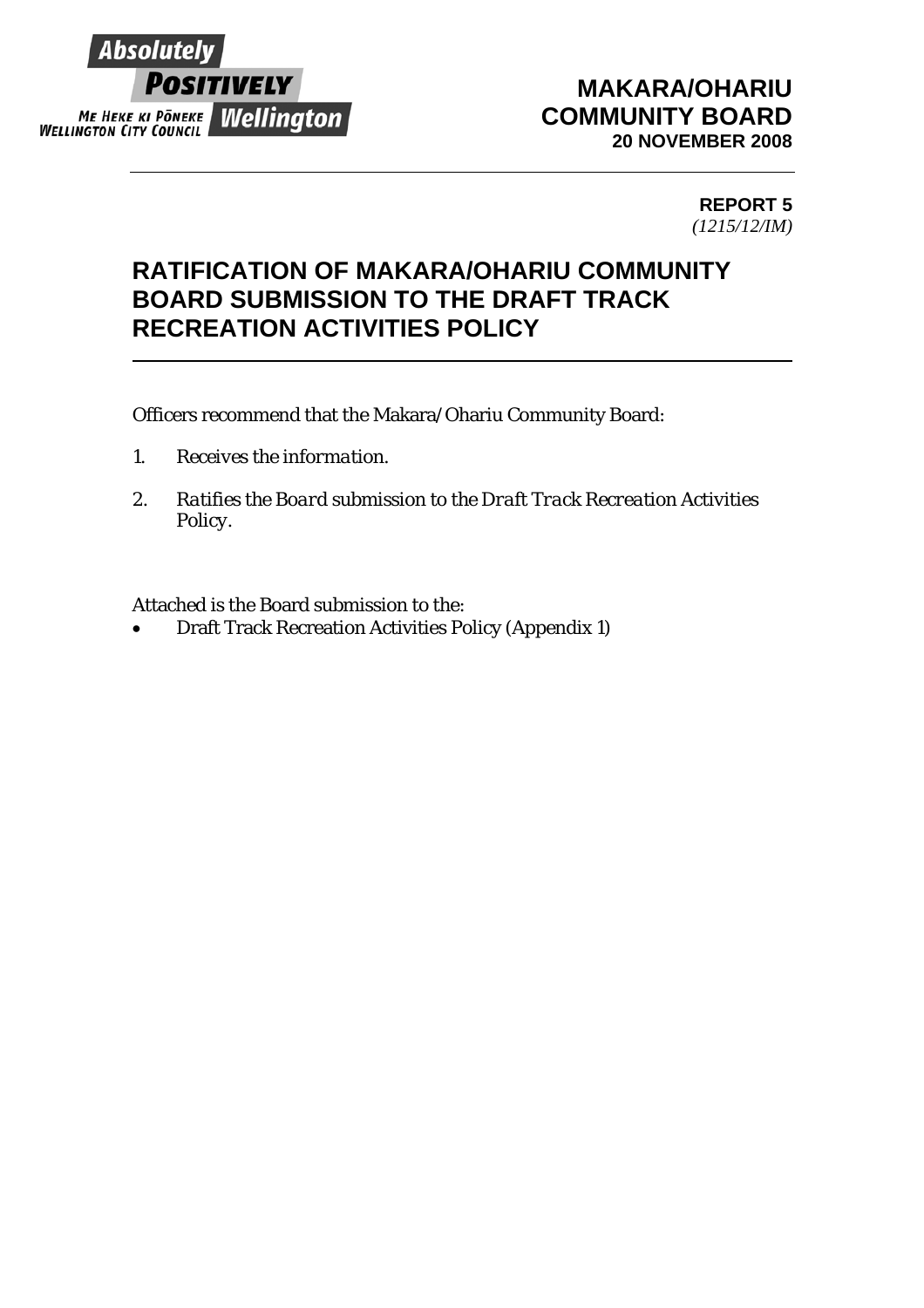# **APPENDIX 1**

### **MAKARA OHARIU COMMUNITY BOARD**

#### *Submission on the Draft Track Recreation Activities Policy*

#### *Date for submission: 16 October 2008*

The Makara Ohariu Community Board ('MOCB') makes the following comments in respect of the above Draft Policy, with particular reference to horse riding as a common rural recreational activity and increased visitor numbers expected in the rural area in the near future.

#### *Future recreation and visitor numbers in Makara:*

The West Wind Environment Court conditions provided for a recreation group tasked with developing recreational opportunities on Quartz Hill with access through to Opau Bay. This group has met twice and included representatives from Council, Meridian, recreational groups and the local community.

Currently under discussion are the opening up of the northern part of the Quartz Hill site round turbine B2, with access via Opau Rd, a visitor centre in the old radio building, parking, toilets, flat walkways to the gun emplacements etc. A walking/riding loop track from the Makara beach and estuary is also under consideration. Initial work on this project estimates that visitor numbers to the area may increase by upwards of 100,000 visitors in the first year.

#### *Horse riding in the rural area:*

Both Makara and Ohariu host large horse riding communities, with Makara Pony Club, the Ohariu Valley Riding School and various other equestrian activities and businesses. Over recent years it has become very unsafe to ride horses on the public road, although many people still do this instead of floating horses to and from Pony Club and grazing areas. An increase in traffic as discussed above will become create major safety issues for horse riders and cyclists.

The Makara Ohariu Community Board supports any plans to create extra horse riding areas in the rural area, and any incentives or proposals to get horse traffic off public roads by means of providing other riding access to clubs and schools.

In relation to Old Coach Road, we submit that this is already used for horse riding and if this is to increase Council will need to provide a maintenance schedule so that walkers can continue to use